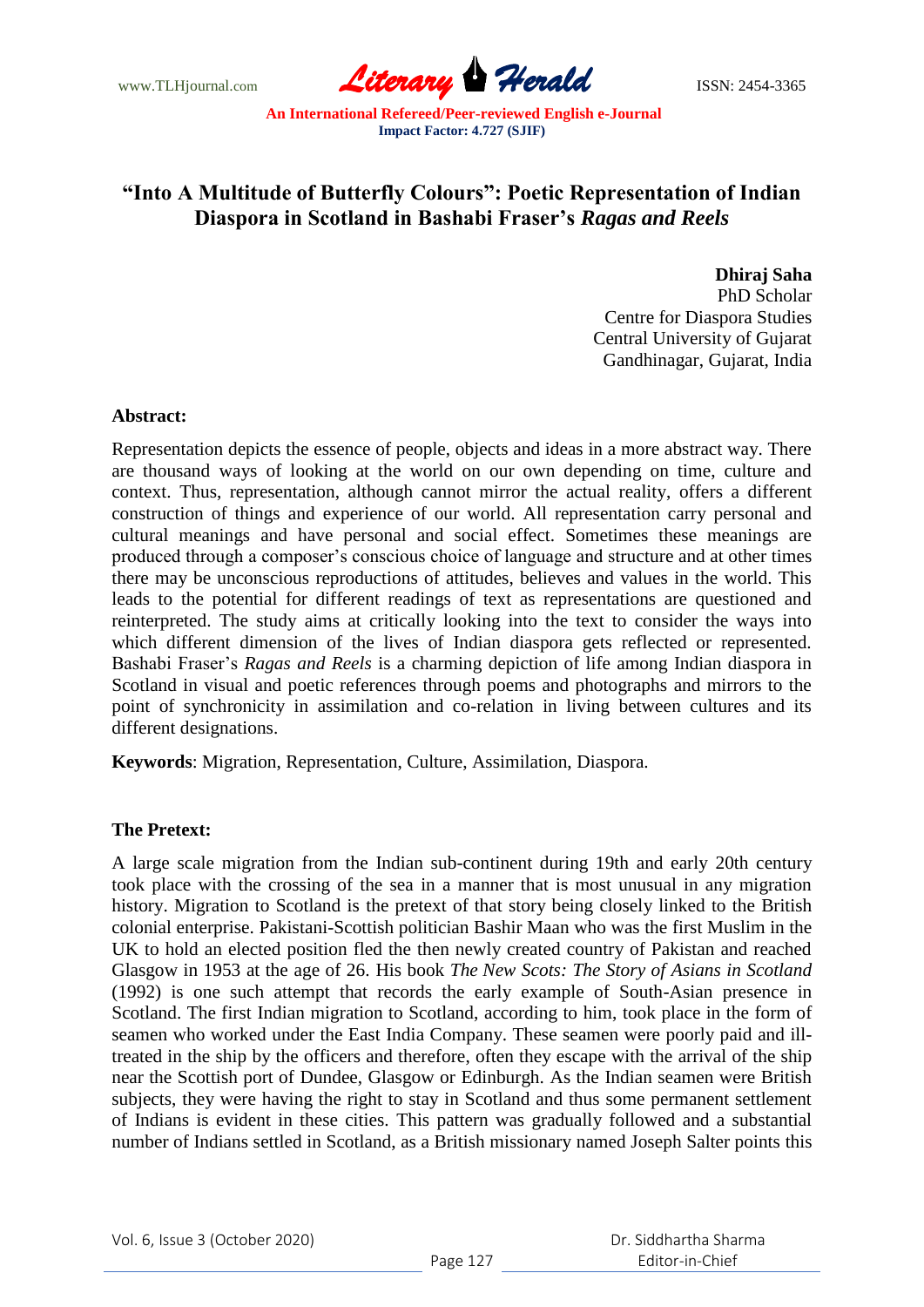

out in the mid-19th century- "at this period about 250 Asiatics, like birds of passage from a foreign land, were constantly visiting the provincial towns...at sea-side" (220-221).

The next flow came prominently in the middle of twentieth century with educated and semi-skilled pattern of migrants from South-Asia. This group of Indian migrants are the servants who were migrated with the Scottish officials, as J. Jean Hecht mentions in his book *Continental and Colonial Servants in Eighteenth Century England* (1954) that: "high civil and military officials who had acquired wealth in service of the East Indian Company returns home to establish themselves in luxury and splendour, and carried native servants with them" (50). Near the end of British rule in India and the subsequent Partition of 1947, this largescale migration realises much different social underpinnings than the earlier one. Especially in the 1950s and 1960s the mass migration to Scotland is shaped by many a "push factor" the upheaval and tension among ethno-religious communities due to the Partition at home and the "pull factor" being the UK where the Indians can migrate without any restriction and have the economic opportunities. Between 1961 and 1962 itself, a large number of migrants migrated to England and Scotland before the 1962 Emigration Act puts an end to the unrestricted migrant in the United Kingdom, thus, eventually in Scotland. According to Maan, nearly 16000 migrants in the 1970 were settled at that time in Scotland. Subsequent chain migration also took place in the later years and the individual skilled labour migration in the late 20th century saw the direct and indirect influence of globalisation.

### **The Study: Fraser and Her Poetry**

Bashabi Fraser's poems represents this long journey of Indians in Scotland with the vivid description of people, land and the surrounding. Her ekphrastic collection of poetry *Ragas and Reels*: *Visual and Poetic Stories of Migration and Diaspora* is first published in 2012 under the sub-head "Visual and Poetic Stories of Migration and Diaspora". Ekphrsis is exercising the rhetoric in which one medium of art, with the notable example of painting and sculpture, tries to relate to another medium by defining and describing its essence and form. The process, however, maximises the propensity of the both in trying to relate it more directly to the audience, through its illuminative liveliness. This anthology is slightly different with the notion of ekphrastic poem as it illustrates and finds the coercive aspects of diaspora and the living stock in Scotland for Indians in detailing with colour photograph, one that has been duly credited by Fraser to Hermann Rodrigues.

Both the photographer and the poet are Edinburg based Indian origin people who are living there for decades. Hermann hails from Jaipur while Fraser is from Kolkata. Bashabi is a poet, children"s writer, editor, translator and academic. As a transnational writer Bashabi"s work traverses continents as she writes about Scotland and India. She is the co-founder and Director of the Scottish Centre of Tagore Studies and holds the position of Chief Editor of the academic and creative e-journal, *Gitanjali and Beyond*. Her writings include *Rabindranath Tagore* (2019), a critical biography, *The Ramayana* (2019), both a stage play and a screen play, *Scottish Orientalism and the Bengal Renaissance: The Continuum of Ideas*, Co-Ed., (2017), *Confluence of Minds: The Rabindranath Tagore and Patrick Geddes Reader on Education and the Environment*, Co-Ed., (2017), *The Homing Bird* (2017), *Thali Katori: An Anthology of Scottish & South Asian Poetry*, Co-Ed., (2017), *Letters to my Mother and Other Mothers* (2015) and *Rabindranath Tagore's Global Vision* (2015).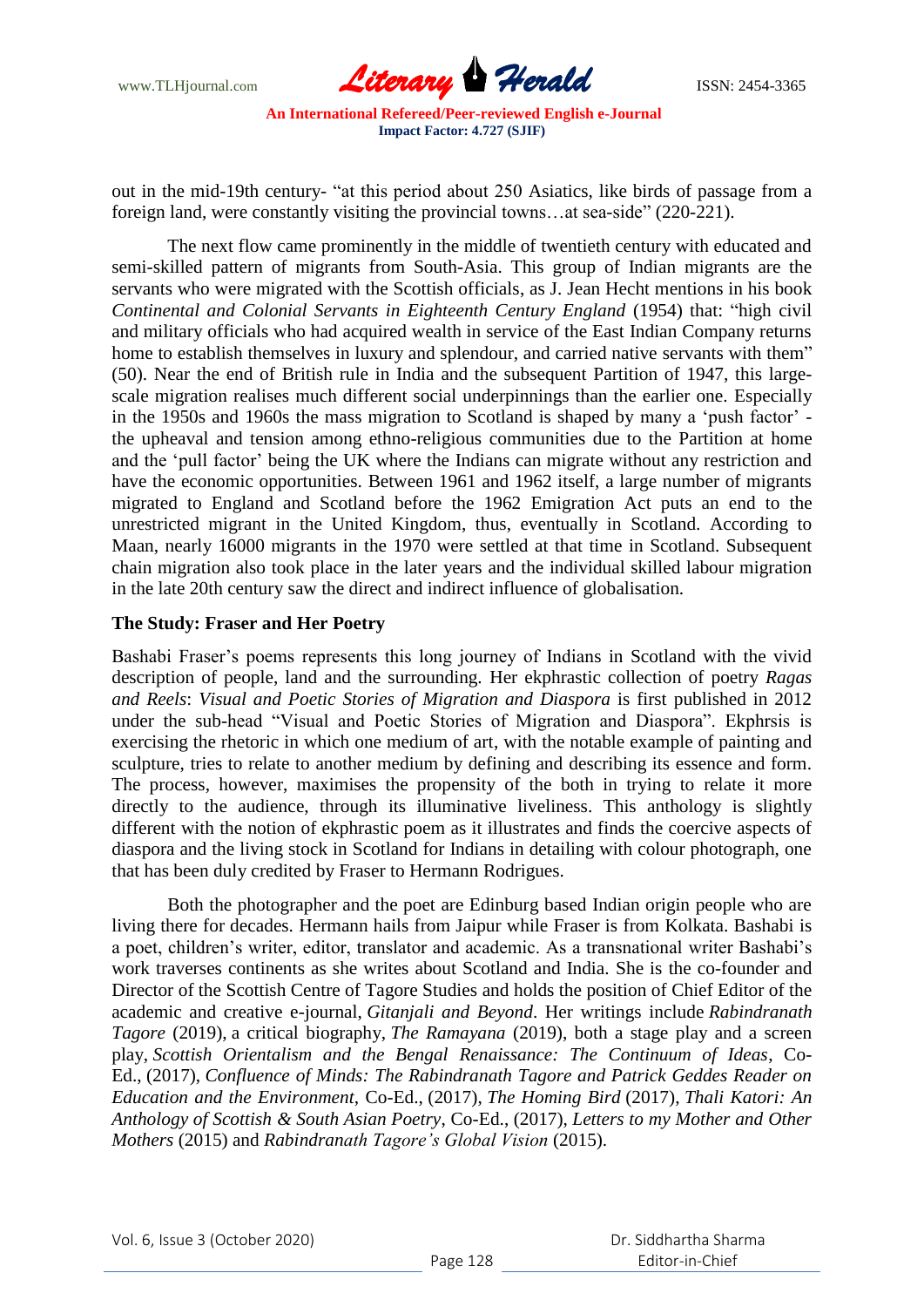

*Ragas and Reels* notes Bashabi"s attempt to establish a voice in between both the culture as herself clarifies her aim particularly in writing between Scotland and India.

Moments and memories held layers in history which have not been a one-way journey and do not form just a recent phenomenon. The colonial skein weaves these stories together as place names as sub-continent find their way to villages, roads, houses, structures and even in an education system- that begun in the east and was brought by the traveling Scot from India to surprise the Scottish landscape with names that have their roots elsewhere. But here they have grown new roots and come to stay. While place names have travelled from east to west, a sense of belonging has prompt the claiming and naming of Scottish islands by migrants investing in their western homeland. As people have followed colonization and decolonization which created new waves of reality, trade has been replaced by the trauma of Partition when new borders created fresh displacements of millions of people. The millions did not come to Scotland, but some who found themselves on the "wrong" side of India"s new borders, discovered that they were without a nation overnight, which enforced journeys across the 'black waters' in search of a 'home', they found in Scotland. (Fraser, and Rodrigues 119-120)

# *Ragas and Reels***: The Lines of Engagement**

The collection in its rhythmic imagery portrays the intricate stories, some in the juxtaposition of cultural elements and the complementarity but mostly idealises the dual space in-between. Her poem "Madras College, St Andrews" reflects on the early migration and settlements in Scotland as the poet writes: "Oceans beckoned / The intrepid traveller / Across the Atlantic". The gradual process of settlement that started once primarily advocates the process of naming which brings a congenial familiarity is further suggested through the naming of places - "Of history"s ironic themes / Of naming and claiming / When Tamil Nadu / And Chennai / Can claim kinship / With what was/ Once a name / They donned / With fortitude" (11). This brings a trepid of hard reality getting softened and thus, revitalising a claim to instantiate the whole process. In the same vain another poem 'Patna in the West' echoes the long association of Indians with the socio-political life of Scotland. The poet historicises as she attempts to mingle 'golden crop' rice into the export business-

Nalanda, Patliputra, Patna-

History shifts through earth's layers

A procession of voyagers course through

River ports and a hoary hinterland,

Till the entrance of East India

Company entrepreneurs allows a love affair to grow

With the golden crop nurtured by the Ganga

Flowing through impatient plains. (15)

Patna is a village in East Ayrshire, built in 1802 by William Fullarton for his coal mining workers. Fullarton's father had served in Patna for the East India Company. The then Scottish

|  | Vol. 6, Issue 3 (October 2020) |
|--|--------------------------------|
|--|--------------------------------|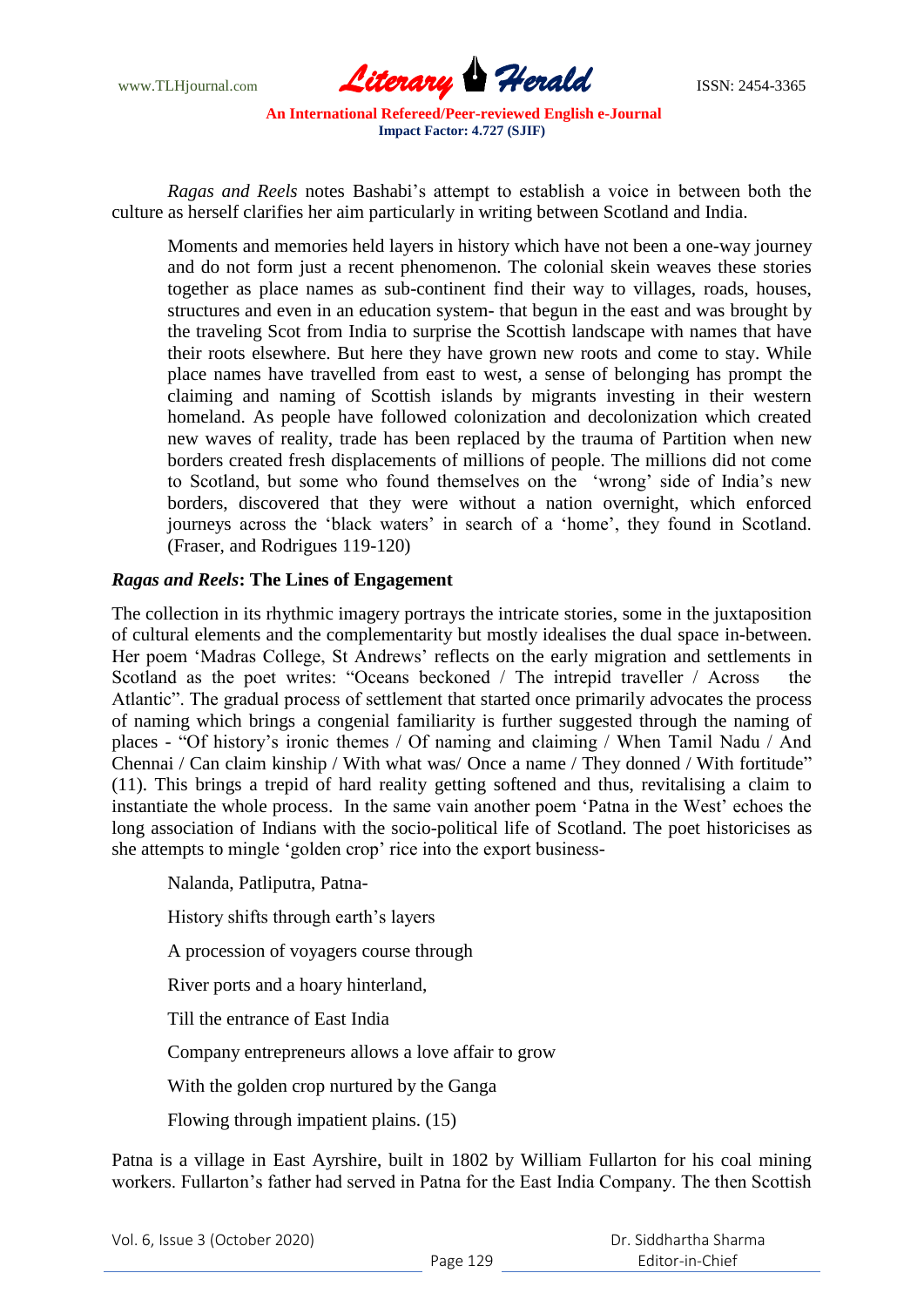www.TLHjournal.com **Literary Herald Herald ISSN: 2454-3365** 

nabob bought rice from the plains of Gangetic Patna and packaged and sold globally. The poet reminiscences "the golden crop" flows through the "impatient plains" referring to the landscape of the hilly Scotland and thus mingling the distant lands with the fruition of grain. The poem "Young Prithviraj" provides a detailed picture of migration from India during the Partition-

Young Prithviraj came out from the east

He road across continents and stopped in the west

He had cross five rivers

That watered his land

He had witnessed lands severed

When the Midnight clock turned-

The faith of millions, who then had to flee

To claim new homelands beyond the wide sea.

Within the metaphoric naming of Prithviraj (meaning who reigns the world) - one that associates with the legendary 12th century ruler gets referred in two contexts. Firstly, the poem portrays the journey of people across continents. The harmony of undivided India is further alluded as the Prithviraj 'cross five rivers' which suggests the five rivers in undivided Punjab- Beas, Jhelum, Chenab, Sutlej and Ravi. Pritviraj is here believed to witness the fateful partition and mass migration of people who were compelled to leave their home in search of new habitat. Bashabi then narrates the settlement of Indians in this new land through generations as she says-

Prithviraj came riding through several decades

Three generations of chivalry, leading wedding parade

Today Prithviraj the third, trots into Leith

His white steed is gilded, crowned king and wreathed

The prince lifted a salute to his golden turban

Before lifting his bride to a bagpipe band. (23)

The cross-cultural engagement of the migrants is suggested here as the third generation of Prithviraj is going for his wedding, riding across Leith, a port city in Edinburg. With all the ethnic customs of wedding the music of bagpipe shows the internalisation of the foreign culture, where bagpipe becomes a part of the wedding parade. Here the actual reference to the historical Prithviraj is made in winning his bride who was the daughter of his rival Raja Jaichand of Kanauj.

The next poem in this context needs mention is "Vellore in Scotland" where Bashabi carefully observes the historic rise and fall of the Vijayanagar Empire in attaining to the city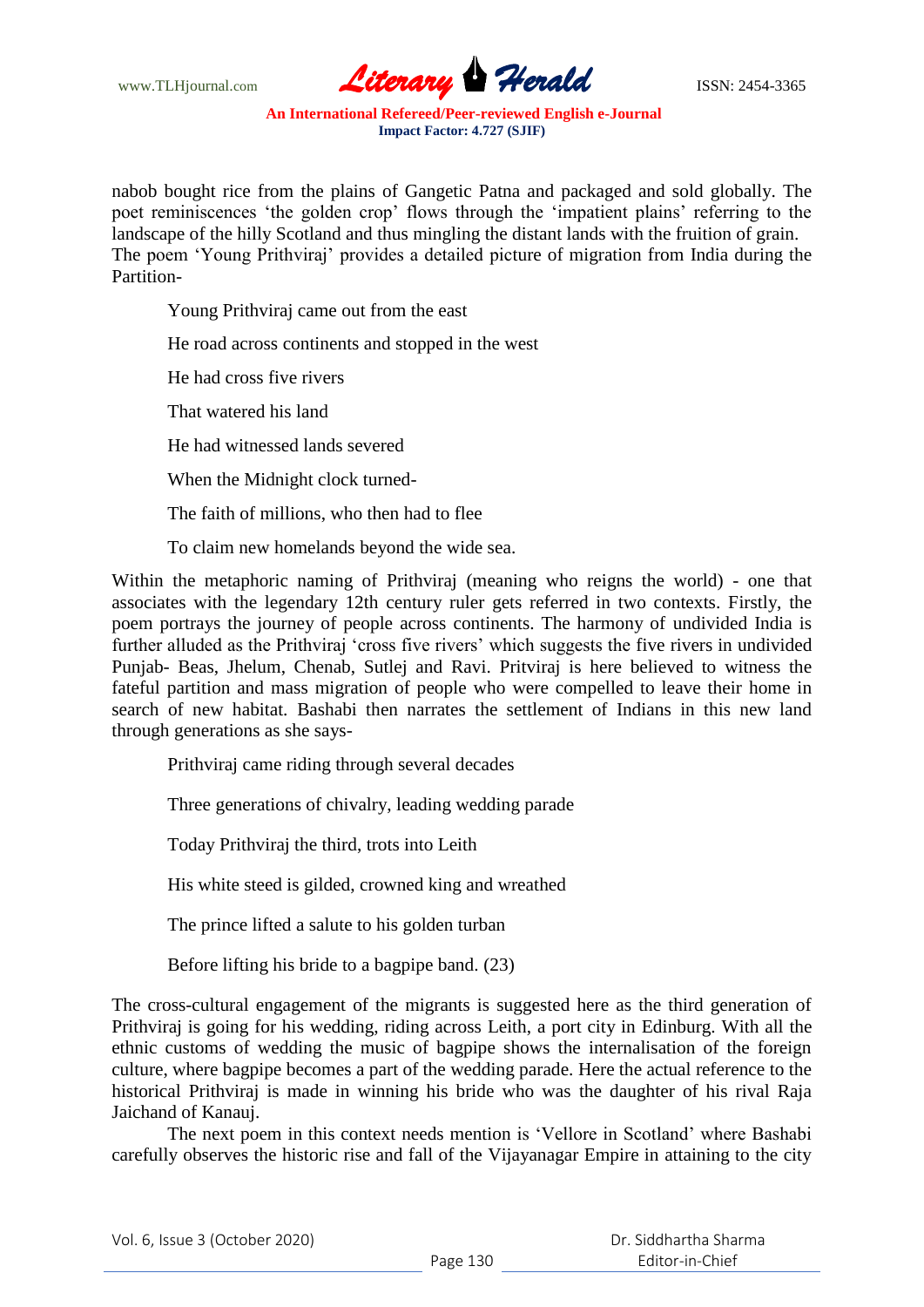www.TLHjournal.com **Literary Herald Herald** ISSN: 2454-3365

of Vellore that is near old Madras. The one that is in Scotland seems a baptised version to the poets' vision

The bustling city near old Madras, baptises

A mansion, a cottage and a road in a nation

Where it can slumber and dream of its many

Splendoured bygone days. (103)

With peculiar typification of names a beings connects all the above poems where a name gets transformed in a different cultural scenario but carries a strange lineation that is unique for both of them.

Bashabi in 'A Weekend Wedding in Stornoway' refers to the process of migration as old as colonial enterprise that took hold of the India and the subsequent migration from Europe to India and vice versa. Scotland saw a huge influx of Indian origin people only in the time of Partition. Careful observation of a marriage photo in which the groom proceeds with his father and the relatives puts a point of reference for Bashabi

The father holds summer in his hand

The men wear Nehru"s red rosebud

They came before Jinnah claimed their land

Which saw the exodus and the flood.

Here in the land of the wee free

They dominate the country

The groom, a doctor trained on the mainland

Walks garlanded to his wedding band. (21)

The reference here to the myth of Biblical flood could mean a devastated life for the people who left their home for the unknown territory in the Partition of 1947. The following stanza is quite an ironic rendering for those migrants that came also to this far west could resolutely say that they have dominated this society and its economy without having any link or cord of sort of familial bondage to this land.

The poem "Sindbad at Stornoway" on the other hand suggests a similar theme of migration where in particular the migration of merchants is hinted at, as the speaker says:

Sindbad, the itinerant merchant Was renewed through time In the hawker who Began his journeys In the land of the Indus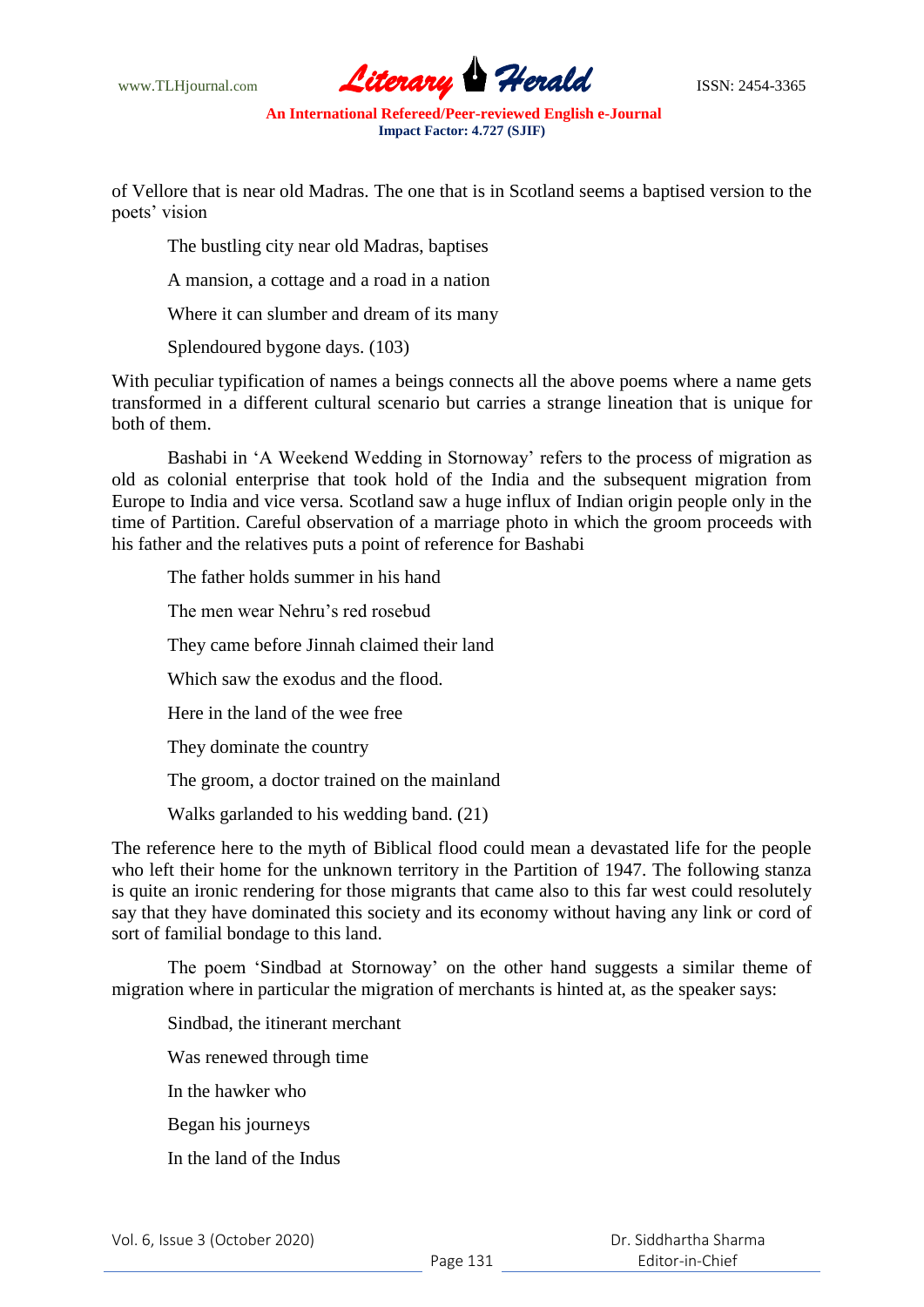www.TLHjournal.com **Literary Herald Herald** ISSN: 2454-3365

And pushed his boat Across the kalapaani To the scattered Highland homes … Sindbad the sailor Has set down his anchor At his journey's end

Blending in with the islanders

At Stornoway. (19)

This poem as Bashabi herself notes is written in honour of Buta Ahmed, "a door-to-door salesman in the 1930s" who later become an established businessman and "one of the biggest employers in the Isle of Lewis capital" (110). The process of internalising the culture of a new land is presented as well as the hardship of the journey towards creating new "home" as Vijay Agnew, a professor in social-science, mentioned in his book that "memories play a role in the individual"s struggle to construct a social and personal identity in a world in which subjectivity is both fragmented and fractured" (7).

One more aspect of the Indo-Scottish life, the daily engagement of Indians with the Scottish in a very intimate way, is shown in the poem "Ashwin and his Scottish Granny". The poem depicts a little boy Ashwin enjoying his evening with his adopted Granny and his Scottish friend while his parents are not with him. Fraser here portrays the journey of the boy"s parents "From the pink city / Of palaces to this one / Of brown stones" (Fraser, and Rodrigues 45). The poem 'The Singer on a Scottish Slope' presents a South-Asian singer who 'finds a place under the sun' in the Scottish land and her 'echoing ragas' travels across the Scotland.

Apart from the socio-cultural involvement of the people of Indian descent in Scotland, the economic and political presence of the migrants are also noted. In "Of Dreamboats and Surfers' praises the endeavour of Enrique Miralles who was the leader of the team to design the Sottish Parliament. It also represents a group of IT professionals from Indian subcontinent who assisted him in the work. The next poem in this context needs mentioning is the poem "The Candidate" the political contribution of South-Asians is mentioned. It commemorates the Mo Rizvi, the first South-Asian face in the political scene of Scotland. Though he did not win the election but his candidature provides a voice to the marginal migrant communities in Scotland, as the poet says:

Mo Rizvi, Mo Rizvi…

One brown petal on a cold white bough

One sharp image in a wide white space

One lone voice whispering from the margins

One man"s ballot speaking for his race.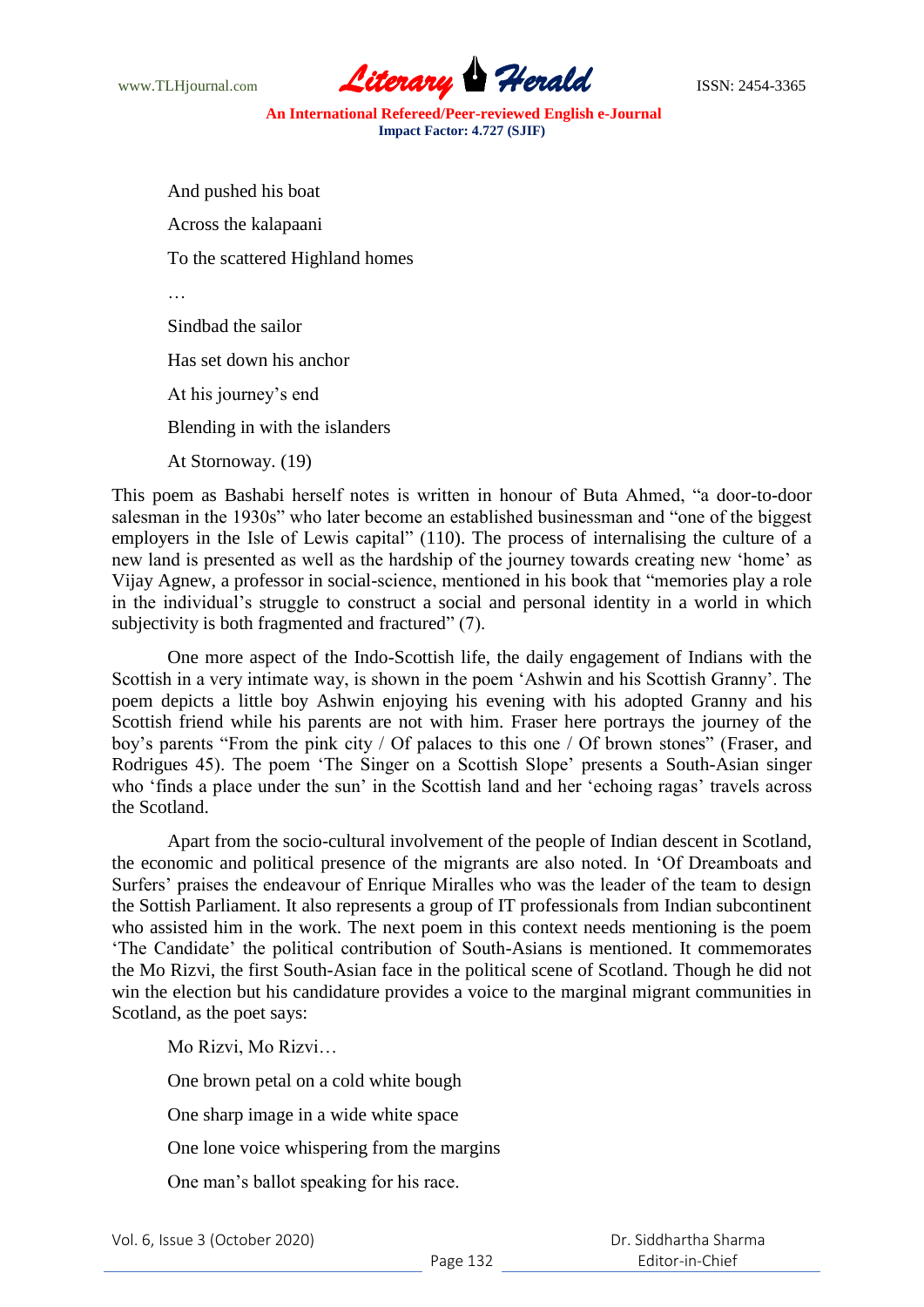

In this game of numbers

His was not to win

But the subaltern had spoken

For an era to begin. (81)

These two poems reflect the active involvement of the migrants in the national interest.

# **The Assimilation Ideal:**

This anthology not only presents a detailed description of history of Indian settlement in Scotland but also celebrates the assimilation of Indians with the Scottish cultural heritage. Park and Burgess in the book *Introduction to the Science of Sociology* mention that,

Assimilation is the decline of an ethnic distinction and its corollary cultural and social differences... Individuals' ethnic origins become less and less relevant in relation to members of another ethnic group and individuals on both sides of the boundary see themselves more and more as alike, assuming they are similar in terms of some other critical factors such as social class. (11)

The poem "The Laird of Lesmahagow", a tribute to Baron Singh who settled in Scotland in 1987 with his Swiss wife, is a representation of adaption and integration into the host society. Fraser mentions:

And is this nationalistic mood

The migrant buys one island

Which he names after the bard

And himself becomes a Scottish laird

Where he sees his garden grow

In the bonnie toon of Lesmahagow. (Fraser, and Rodrigues 41)

The creation of new home as mentioned in the poem reflects the urge of the diasporas for home which is for them "a mythic place to desire … in this sense it is a place of no return, even if it is possible to visit the geographical territory that is seen as the place of "origin"" (Brah 188). Therefore, the process of assimilation where "over time the immigrant population eventually" merge "into the culture of the host nation, adopting the customs, behaviour, values, practices and national or collective identity of the host society in place of those from their country of origin" (Liu 64).

(The Perfect Smile: Boys in traditional Scottish Highland dress preparing for celebration)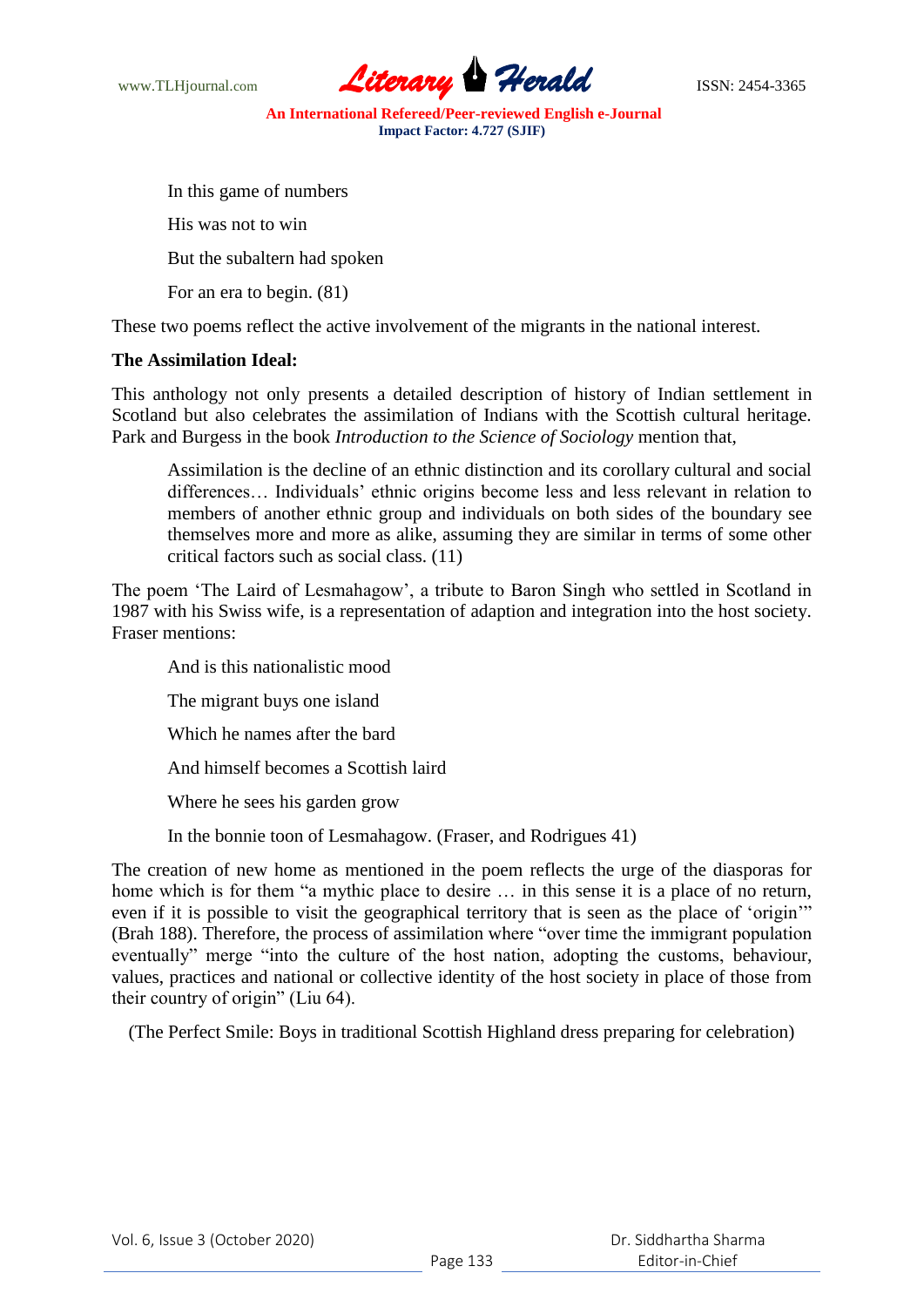www.TLHjournal.com **Literary Herald** ISSN: 2454-3365

**An International Refereed/Peer-reviewed English e-Journal Impact Factor: 4.727 (SJIF)**



Fig. 1: https://www.bbc.com/news/ukscotland-46291009



Fig. 2: The Cover Image, Ragas and Reels: Visual and Poetic Stories of Migration and Diaspora / Hermann Rodrigues.

The proposition "Assimilation involved shedding the cultural markers" (Sugiman 49) is negated in the poems like "Two boys", "The Doctor at Home", "Black and White" and "The Singer on a Scottish Slope'. In these poems a fine balance of the Indian cultural identity and Scottish essence is projected. The poem 'The Doctor at Home' is narration of the crosscultural engagement where a Bengali lawyer migrated and settled down in the new nation. His daughter followed his path, as the speaker mentions:

- His daughter followed
- A tradition of Indian
- Doctors in Scotland
- Taking another
- Route than others had taken
- From her father"s land. (Fraser, and Rodrigues 39)

The poem "Eastern Grace" describes two people, notably the husband and the wife in their transnational exuberance and into their belief and their lifestyle in the Scottish island. This follows their peculiar journey, the husband working as a Grecian entrepreneur and the owner of an antic shop while the wife moves but takes a strong traditional lineation. However, they do not appear a contradictory marriage rather their immersion of identity into the Gaelic for an assimilation ideal works fine and sociable. The poem celebrates a happy unity in the foreign land while also a poignant cultural representation in the social sphere:

While the Royal Mile movrd through light and dark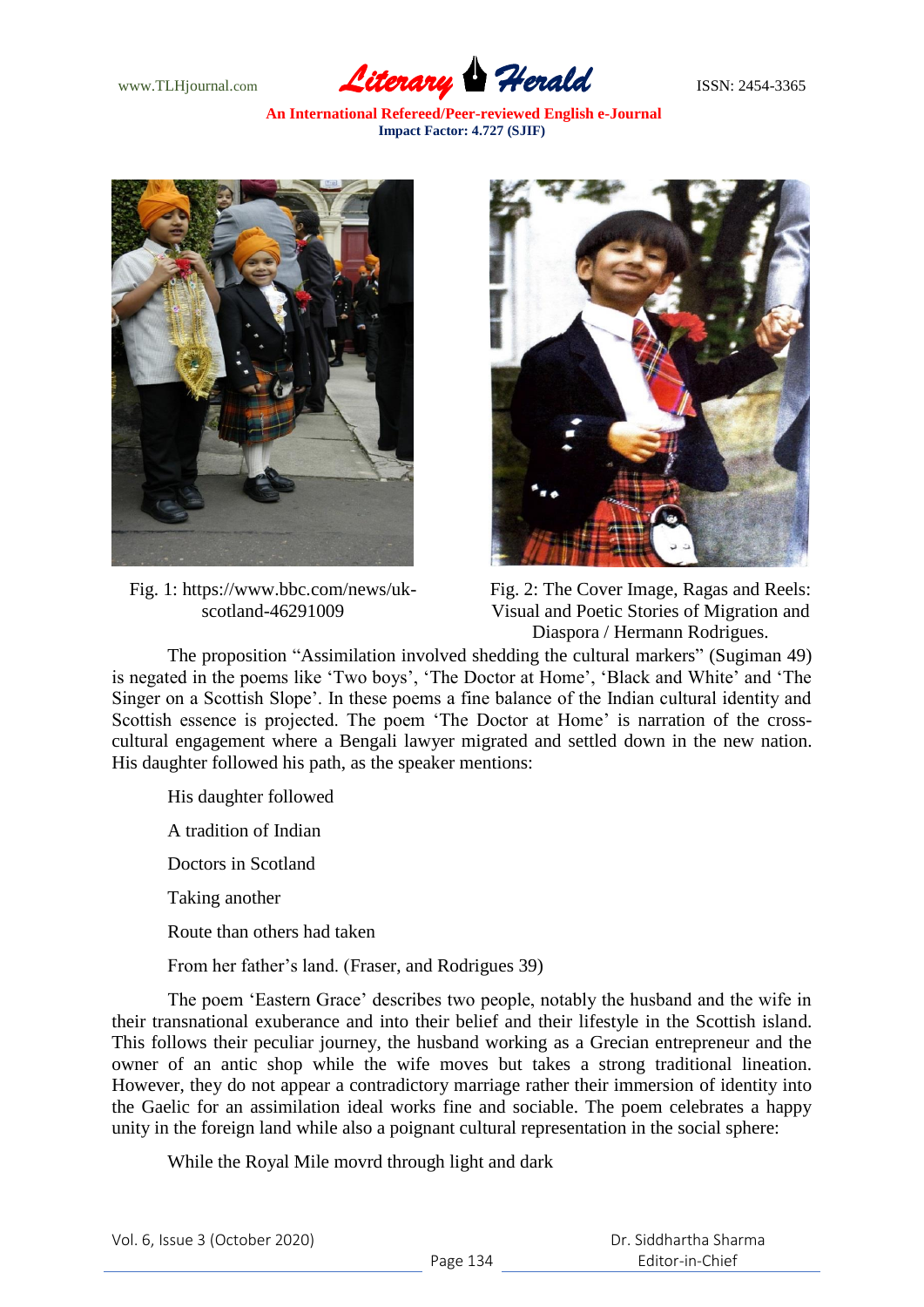www.TLHjournal.com **Literary Herald Herald** ISSN: 2454-3365

Moments with business spaces changing hands,

Their Eastern Crafts remained a constant landmark (33)

Another noticeable aspect in this anthology is the depiction of different cultures in a same stage where the Indian migrants embraces the binary of their existence. The poems like "The Hindu Temple in Leith', 'Durga Puja in Glasgow' and 'The Gurdwara in Leith' show the amalgamation of Indian culture with the Scottish land.

The titular poem "Ragas and Reels" relinquishes a dance portrayal in which it is to seen a troupe of Bharatanatyam dancers and Scottish reels are being performed in a fusion. This fusion for the diaspora in many ways is symbolic of the unison of two homes, two cultures and the mentality in metaphors

Of hypnotic movement, with precision and verve

Compelling eyes, sharp turns and curves

Mudras like magic, swift wave of hand

Feet beat the tala, challenging the band

The floodlights shower beams, the footlights applaud

This vision of fusion from home to abroad. (61)

Altogether a different enterprise, the poet then talks about the whole journey of the language of English and eventually of literature. Of its being introduced by Macaulay in India and then enlarging its vision with the hand of Forster and Orwell it has totally turned towards a sea change. The poet writes

And with this tide the east now turned

In a counter journey to the west

And at the end of this sojourn

It found the chalice of its quest. (51)

# **Foretelling the Future:**

Bashabi is certain of a futuristic node of the Indian diaspora living in Scotland. People who have come many a year ago finds a voice in this holistic approach with the variety of journey being recorded into one collection. What she also records is that this journey is a "counter journey" and the chalice unlike colonial craze for material sustenance must relegate some higher ideal. The migrants grew up to be a perfect example of both the two culture in one frame as Bashabi opines -

The sense of uncertainty of the first generation has often been replaced by the confidence of second, third and forth generation, educated from the beginning in Scotland and proud to be Scottish. They speak English with Glawegian or Edinburgh or Fife accents; some speak Gaelic, having appropriated an island culture; they all have the agility of jugglers, being naturally bilingual (even trilingual), able to keep their plates spinning in the air. The rhythm of Bhangra, the sparkle of Bollywood, the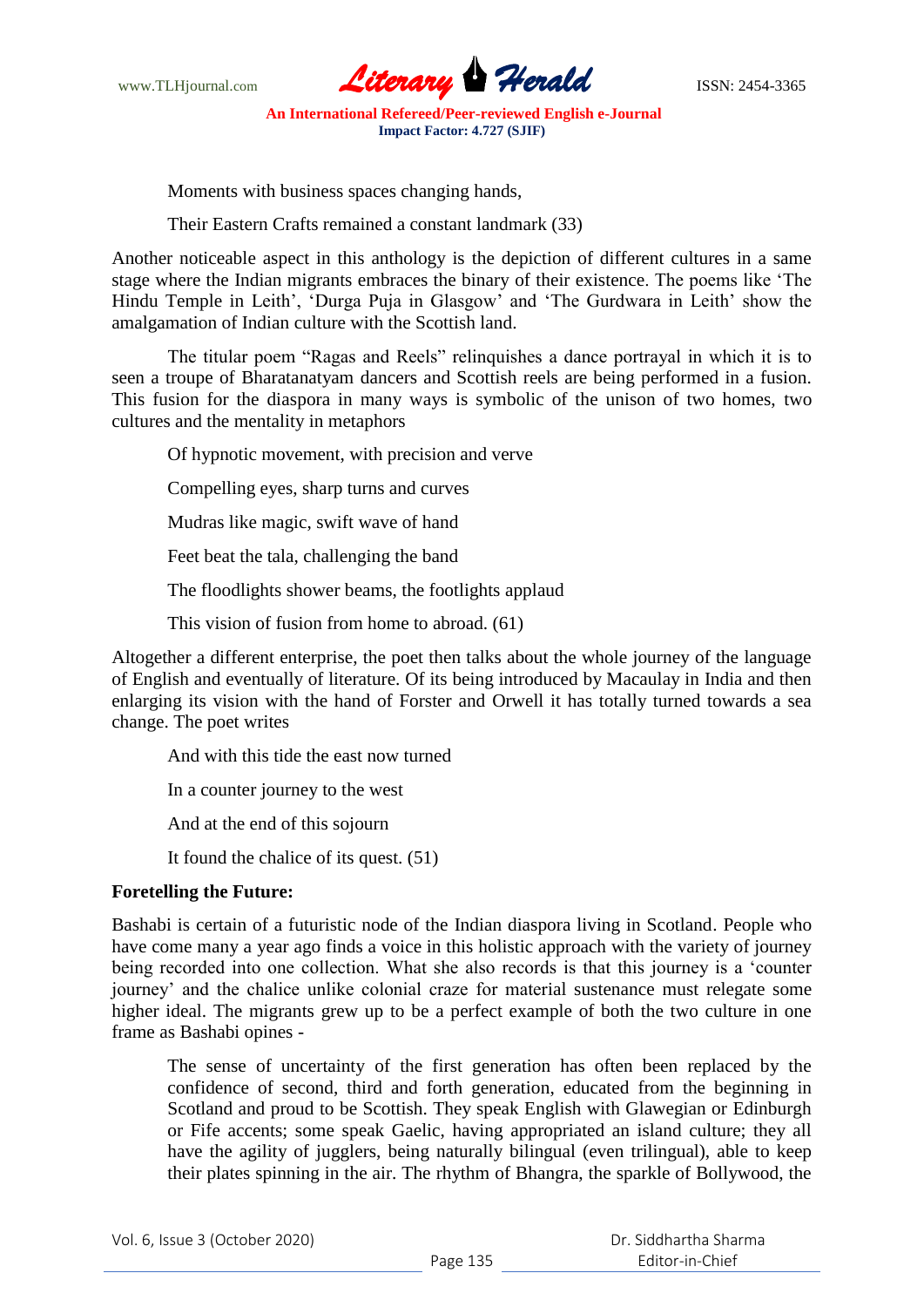

culinary success of curries, the sophistication of Indian classical music in ragas and tales, the softness of silks and elegance of eastern fabrics and patterns, have seeped into the Scottish consciousness, bringing a new excitement which is no longer inscrutably Oriental, but has the breath of Indian summers, promising blue skies. The younger generation carry two cultures with them, wearing them like distinguished paisley pattern which blends eastern artistry with western expertise. (120)

The visual snapshots that Hermann captures in his photography gets a vivid touch in the hands of Bashabi. The photographs are sometimes crucial to the understanding of the poems although Bashabi"s words sometimes overshadows the other counterpart. But altogether the fusion of words and photographs are the strong visuals to pass by. To this accord, the poet ratifies over the singularity of the photographs.

… when it came to the point of recording Scotland as Hermann saw it through it through the small lens, it was not Scotland"s lochs, hills and glens, her heritage buildings or proud city skylines that he wanted to capture. What inevitable drew his attention was a "broon" face in this predominantly white society. Questions followedwhy had this particular individual come here and when, how did this community grow and what are its achievements and contribution to Scottish society? And each portrait had a story to tell, intricate in its complexity, while encapsulating the history of whole communities. (119)

Diaspora in representation tend to look towards the candid life details of the people who have often felt trapped in between two or more homes and cultures. Similarly, the literature in this strain relegates issues of home, alienation, nostalgia and other such traits but there has been a less celebratory move towards the gala assimilation. All representation carry personal and cultural meanings and have personal and social effect. Sometimes these meanings are produced through a composer"s conscious choice of language and structure and at other times there may be unconscious reproductions of attitudes, believes and values in the world. This leads to the potential for different readings of text as representations are questioned and reinterpreted.

# **Works Cited:**

- Agnew, Vijay. *Diaspora, Memory and Identity: A Search for Home*. University of Toronto Press, 2005.
- Brah, Avtar. *Cartographies of Diaspora: Contesting Identities*. Routledge, 1996.
- Frankie, Allan. "In Pictures: South Asian Culture in Scotland Over 30 Years". *BBC News*, 2020, https://www.bbc.com/news/uk-scotland-46291009. Accessed 9 Sept 2020.
- Fraser, Bashabi, and Hermann Rodrigues. *Ragas and Reels: Visual and Poetic Stories of Migration and Diaspora*. Luath, 2012.
- Hecht, J. Jean. *Continental and Colonial Servants in Eighteenth Century England*. Department of History of Smith College, 1954.